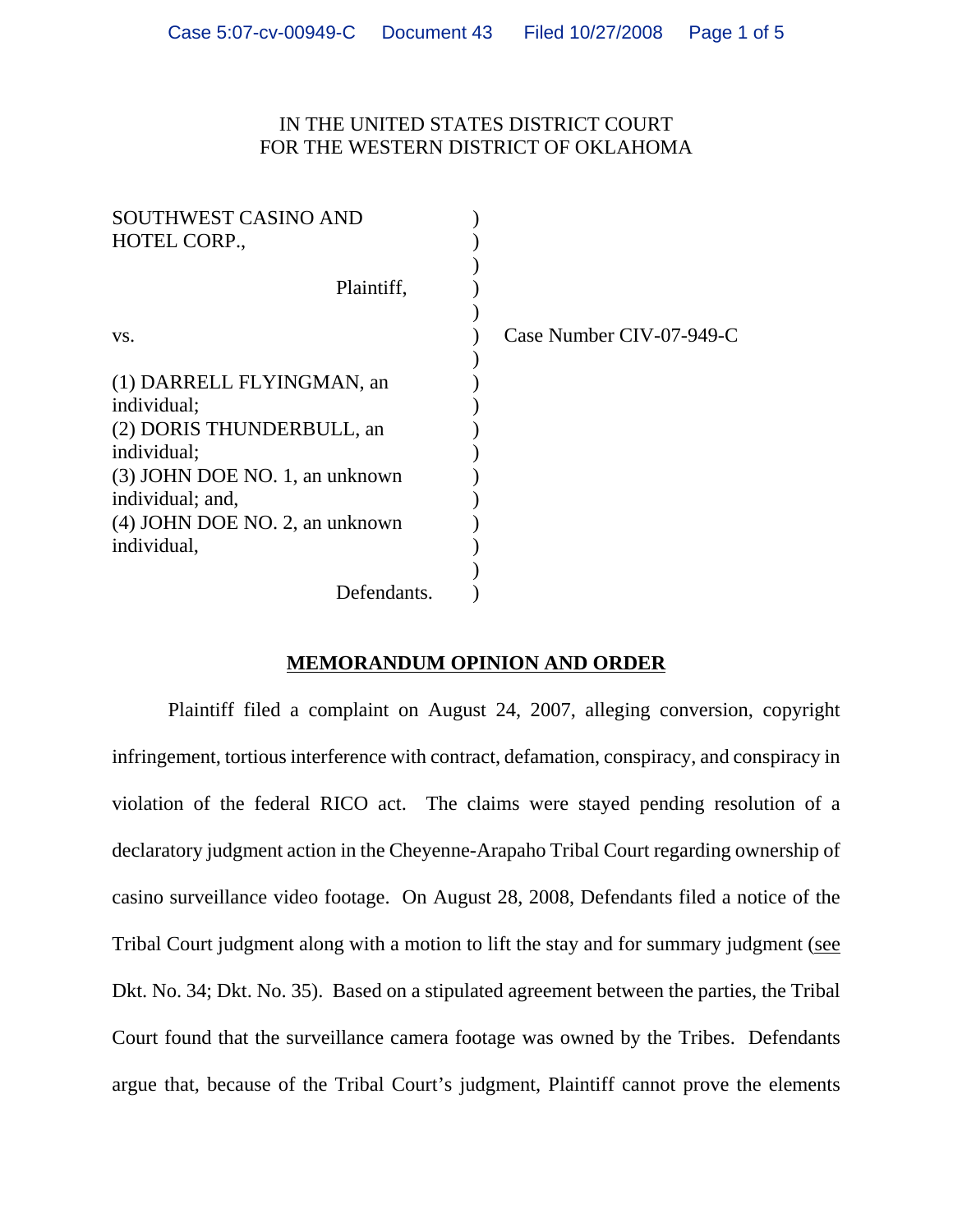required for its claims for copyright infringement or violation of RICO. Therefore, Defendants request the Court enter summary judgment on their behalf on these two claims. Defendants also request the Court to reinstitute the stay with respect to the remaining four claims in order to give Plaintiff the chance to initially adjudicate those claims in Tribal Court.

The same day that Plaintiff filed a response to Defendants' motion to lift the stay and for summary judgment, Plaintiff also filed a motion to dismiss five of its claims without prejudice. Rather than responding to the merits of Defendants' motion for summary judgment, Plaintiff's response simply states that the motion is moot because of its motion to dismiss. Plaintiff argues that the Tribal Court judgment effectively precludes its ability to asserts its claims for conversion, copyright infringement, conspiracy, and conspiracy in violation of the federal RICO act. Furthermore, because Plaintiff's claim for tortious interference with contract appears to implicate tribal affairs, Plaintiff agrees that it should be pursued, if at all, in Tribal Court. In Plaintiff's response to Defendants' motion to lift the stay and for summary judgment, Plaintiff argues that the doctrine of tribal exhaustion does not apply to its claim for defamation because the acts complained of did not occur on tribal property and were reasonably likely to cause harm to non-Indians outside the territorial confines of the Tribes. Therefore, Plaintiff requests that the Court dismiss its claims for conversion, copyright infringement, tortious interference with contract, conspiracy, and conspiracy in violation of RICO without prejudice. Plaintiff further requests that the Court proceed with its claim for defamation.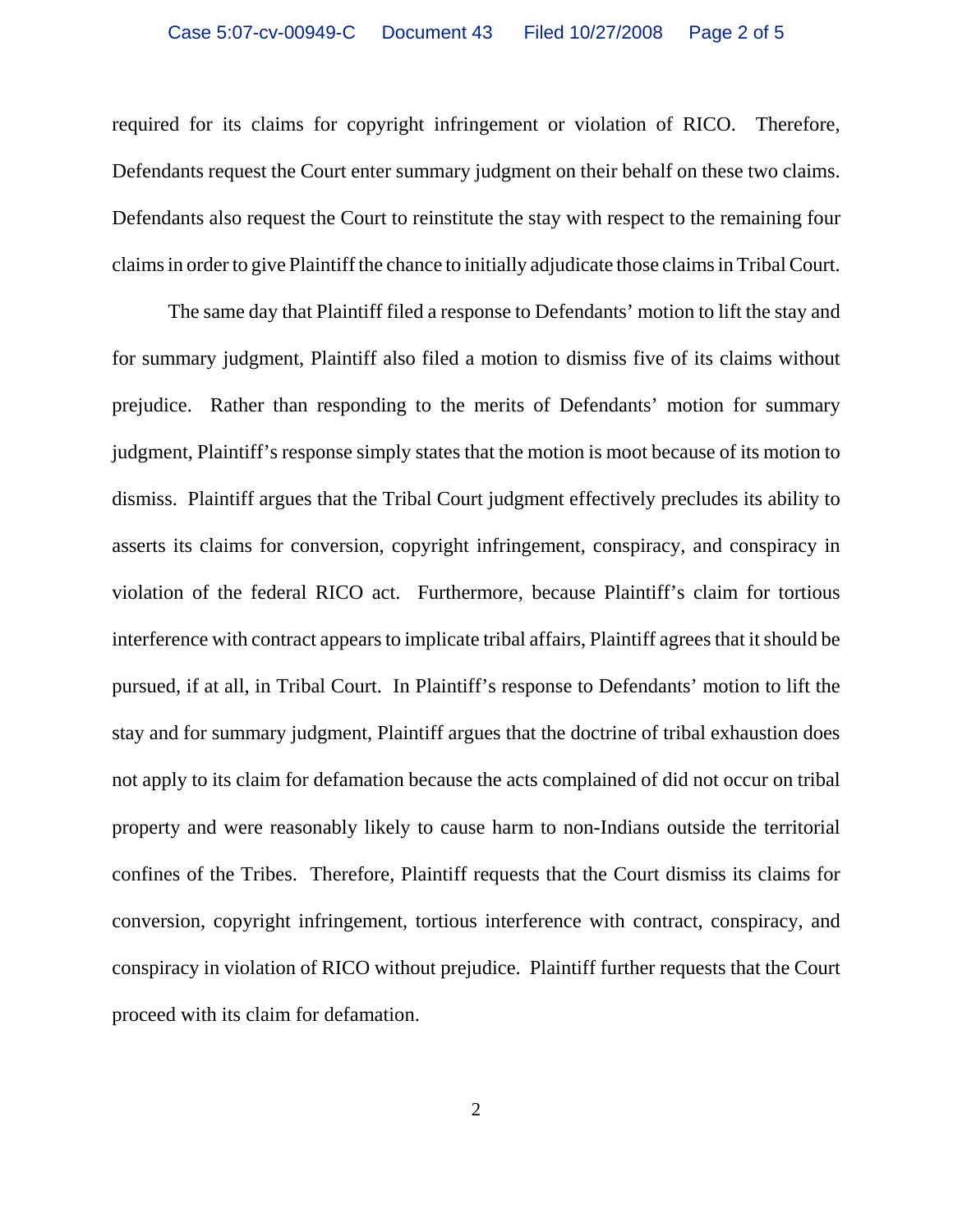Rule 41(a)(2) of the Federal Rules of Civil Procedure provides that, after the opposing party has filed a motion for summary judgment, "an action may be dismissed at the plaintiff's request only by court order, on terms that the court considers proper."\* Whether to accept such a voluntary dismissal is within the discretion of the court. Brown v. Baeke, 413 F.3d 1121, 1123 (10th Cir. 2005). The important inquiry is whether the party opposing the motion to dismiss would suffer legal prejudice should the motion be granted. Phillips USA, Inc. v. Allflex USA, Inc., 77 F.3d 354, 357 (10th Cir. 1996) (citing Clark v. Tansy, 13 F.3d 1407, 1411 (10th Cir. 1993)). There is no prejudice simply because a second lawsuit may be filed against the defendant. Baeke, 413 F.3d at 1124. Instead, the district court should consider a variety of factors, including "the opposing party's effort and expense in preparing for trial, excessive delay and lack of diligence on the part of the movant, and insufficient explanation of the need for a dismissal." Phillips USA, Inc., 77 F.3d at 358 (internal citations omitted). Courts should also consider the current stage of the litigation, such as whether a motion for summary judgment has been filed by the defendant. Pace v. S. Express Co., 409 F.2d 331, 334 (7th Cir. 1969); see also Ohlander v. Larson, 114 F.3d 1531, 1537 (10th Cir. 1997). These factors are not exclusive, nor must they all be resolved in favor of one party. Phillips USA, Inc., 77 F.3d at 358.

<sup>\*</sup> Defendants argue that Rule 41(a)(2) does not provide for piecemeal dismissal of claims, but rather applies only to dismissal of an entire action (see Dkt. No. 42 at 4). Defendants cited Gobbo Farms & Orchards v. Poole Chem. Co., Inc., 81 F.3d 122 (10th Cir. 1996), for this proposition, and the Court agrees that dicta in that case seems to support their argument. Although the Court chooses to decide the motion on its merits rather than dismiss it on the basis of dicta alone, certainly this is a factor weighing against voluntary dismissal.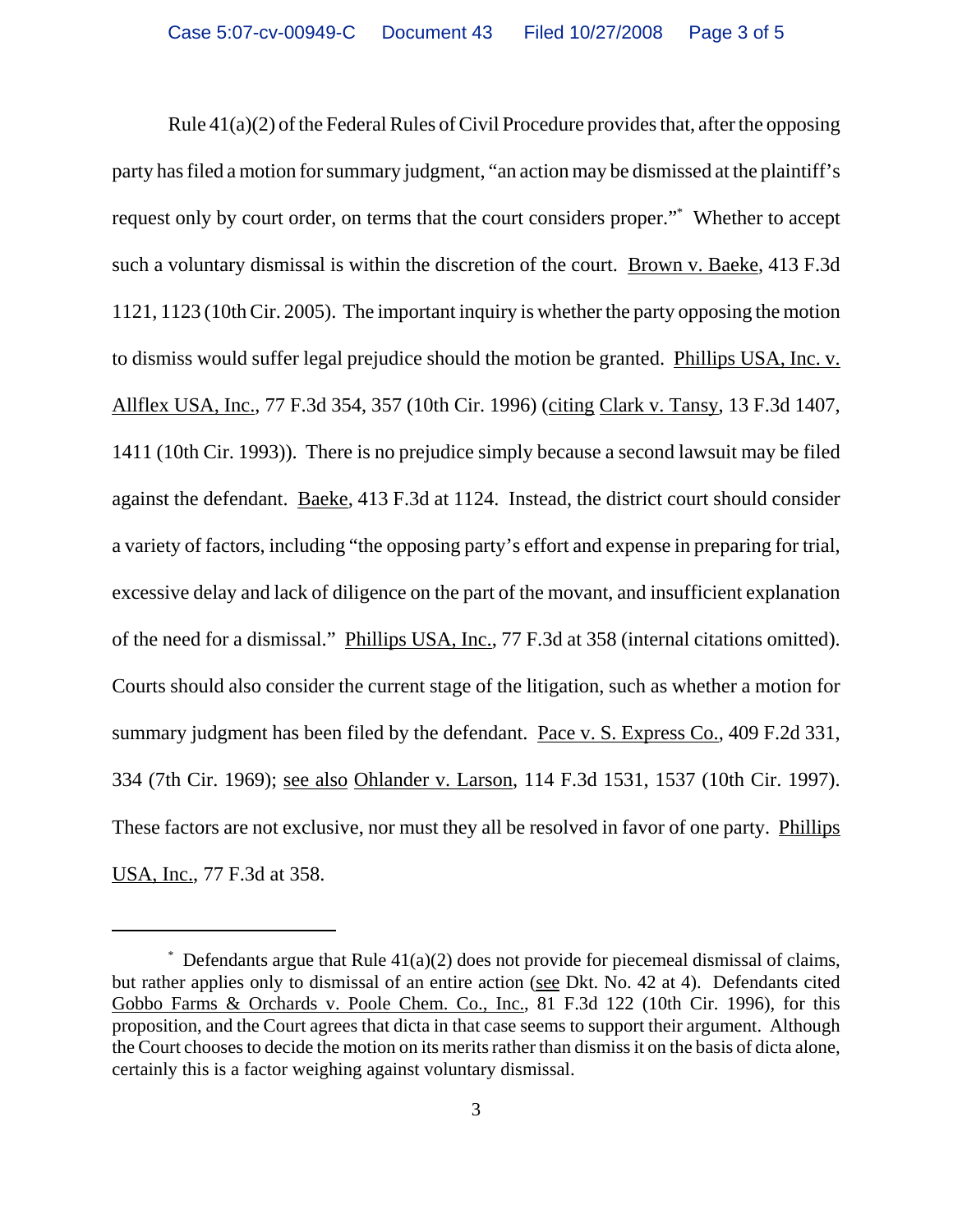Motions to voluntarily dismiss should not be granted when a party is simply attempting to avoid an adverse ruling on a dispositive motion. Id. (quoting Pace, 409 F.2d at 334). In Baeke, the Tenth Circuit found that the plaintiff's motion to dismiss without prejudice was not simply an effort to avoid a summary judgment ruling. 413 F.3d at 1125- 26. Instead, the Court noted that "plaintiffs' reason for dismissal related directly to the deficiency underlying the motion for summary judgment and, far from walking away from the problem, they sought a reasonable solution and offered significant practical concessions to make it work." Id. at 1126. This was in stark contrast to the situation in Phillips USA, Inc., 77 F.3d at 358, where the Baeke court notes that "the plaintiff had not made any effort to meet, or explain why it could not at that time meet, the pending merits challenge but, rather, had just offered a perfunctory excuse . . . to justify the request for dismissal." Baeke at 1125.

The Court finds the present situation much more analogous to that in Phillips USA, Inc., than in Baeke. Here, Defendants' motion for summary judgment raises a substantive challenge to Plaintiff's claims. Plaintiff has simply made no effort to meet the challenge raised by Defendants. The entirety of Plaintiff's response to the substantive allegations in Defendants' motion for summary judgment consists of nine lines explaining why Defendants' motion is moot based on Plaintiff's motion for dismissal without prejudice.

Nor has Plaintiff satisfactorily explained its reason for requesting a dismissal without prejudice, instead stating that "refusal to accept the offered dismissal would force Southwest to incur further effort concerning claims that have become untenable by operation of another